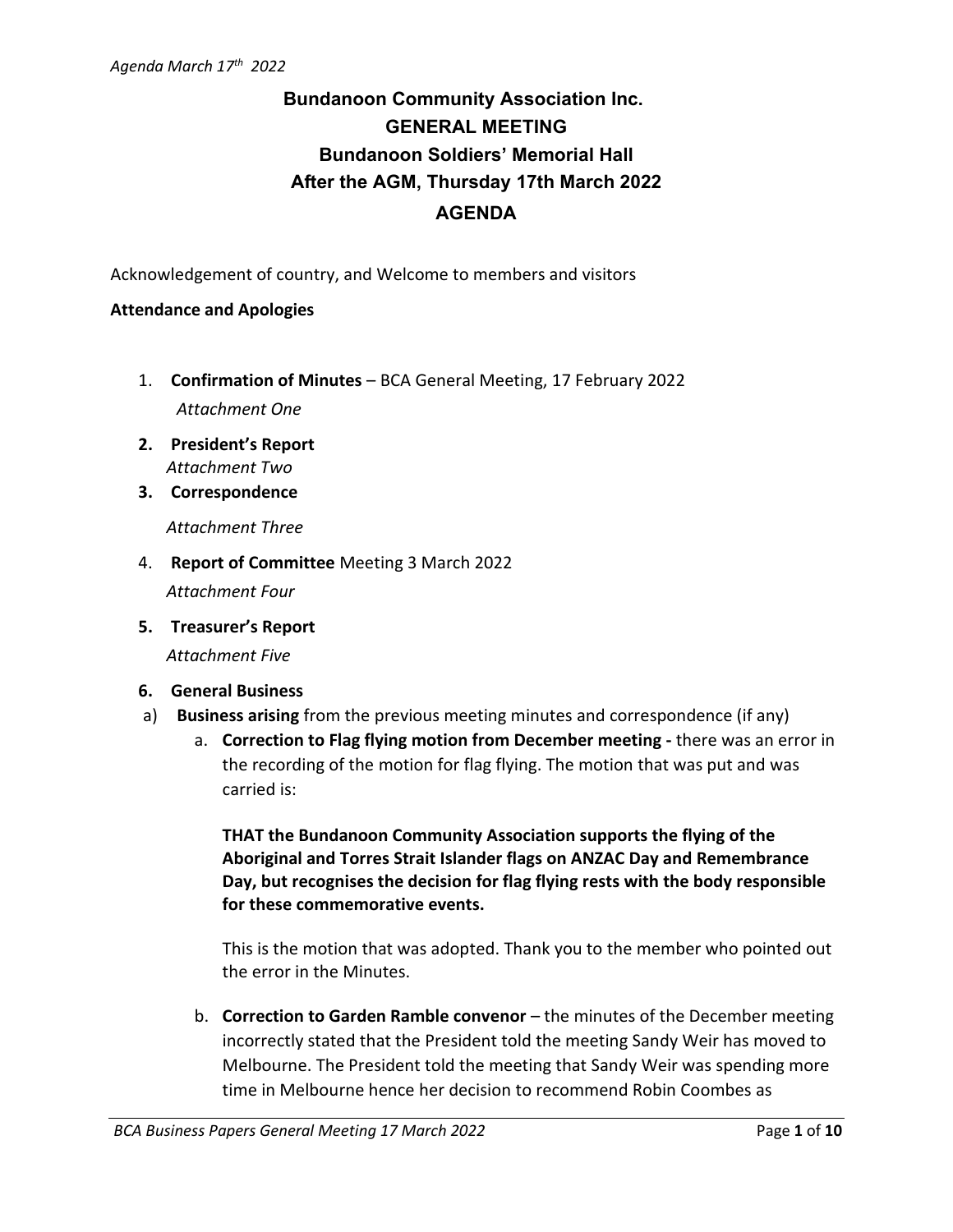convenor. Sandy is not "moving" to Melbourne. We sincerely apologise for the distress this caused.

- b) **Reopening of Glow Worm Glen**. NPWS have advised the reopening is set for July. They have asked we make contact late April for an update. They are supportive of some kind of a reopening celebration.
- c) **Jubilee Grants** there is a small working party looking to apply for this grant. Bruce Marshall is co-ordinating the group.
- d) **Seniors Festival 25 Mar – 3 Apr** the BCA has included a number of activities in the Seniors Festival. Two sessions on the Call/Push/Shock method for bystander response to Sudden Cardiac Arrest, Two absolute beginner ukulele sessions and two join in with the regular Ukesters evenings. We will publicise these in the regular newsletter. Or go to wsc.nsw.gov.au/seniors to see the full program and to book.
- e) **Covid-19 restrictions** although the Hall has no Covid-19 restrictions we strongly recommend wearing facemasks as a protective measure while in the Hall.
- **7. Subcommittee Activities (or updates)**
- **8. Any Other Business or Announcements**
- **9. Guest Speakers –** no guest speaker due to the AGM
- **10. Refreshments**

#### *Next meeting***:**

General Meeting, Thursday 21 April at 7.30pm in the Bundanoon Soldiers' Memorial Hall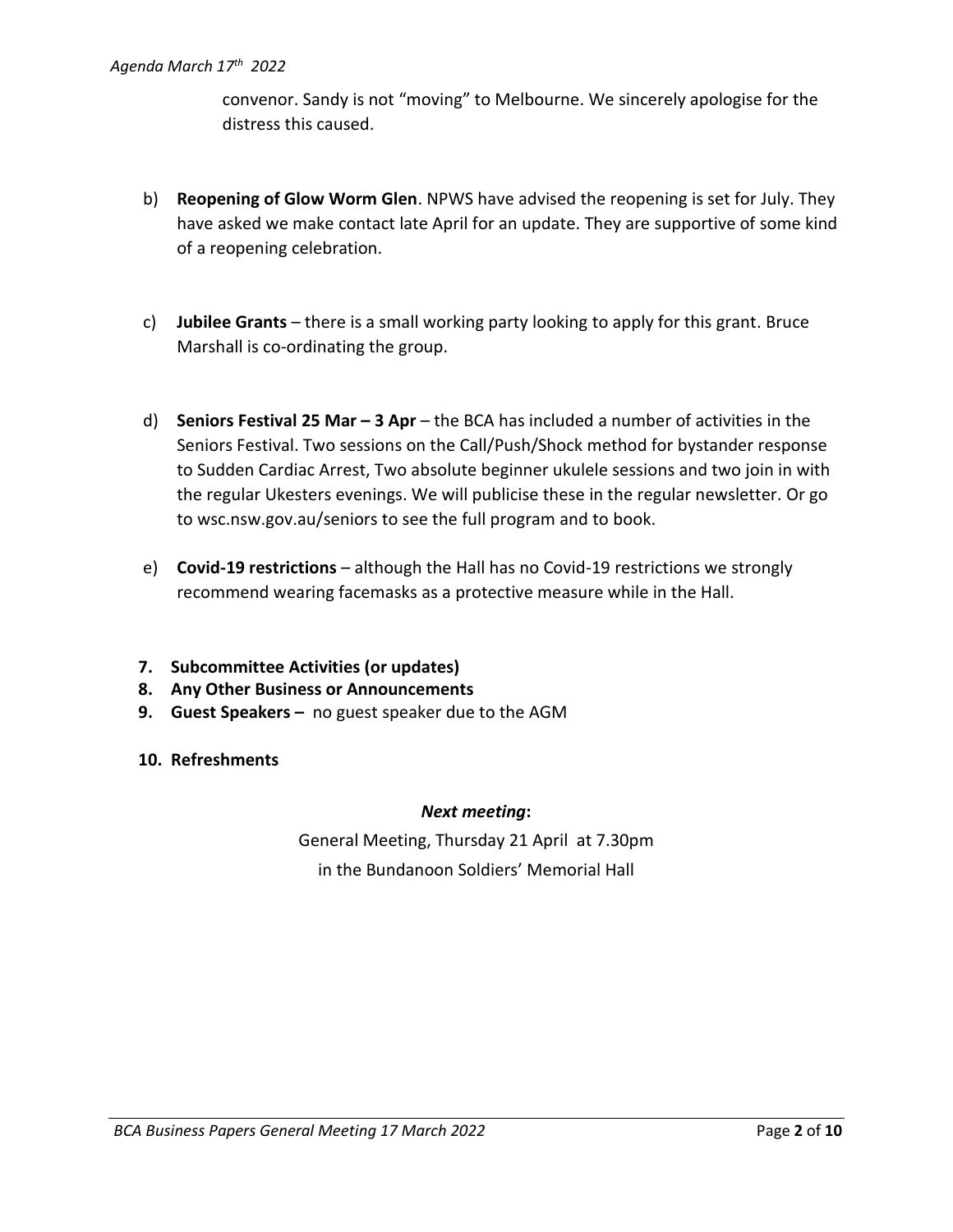### *DRAFT* **Bundanoon Community Association Inc. GENERAL MEETING Bundanoon Soldiers' Memorial Hall 7.30 pm, Thursday 17 February 2022 MINUTES**

The President, Andy Carnahan, opened the Meeting, and spoke the Acknowledgement of Country, and welcomed members and visitors, in particular Claire Hewat and Susy South, the guest speakers discussing Men's and Women's Sheds.

He also pointed out that Covid restrictions are easing as far as the use of the Hall and other BCA activities are concerned.

**Attendance:** 29 members and 1 visitor present

**Apologies:** Geoff McCubbin, Barry Miller, Mel Morris, Stuart Reid, Margie Thomas, Angela Williamson

- **1. Confirmation of Minutes: Moved** Gregory John Olsen**, seconded** Jeremy Tonks, **THAT the Minutes of the BCA General Meeting held on 16 December 2021 be confirmed. Carried.**
- **2. President's Report**

See Attachment 2 (which had been circulated). The President commented that there had been a feedback request by WSC about the Christmas Cheer events held in Bundanoon.

#### **3. Correspondence**

- a) Letter of support (17.01.2022) from President for proposed signage at Bundanoon Pharmacy
- b) Email from WIN News (03.02.2022) asking for names of residents impacted by bushfires for a story they are putting together

The President reported that Donna Andrews and John Grono did participate in an interview for this story.

- c) Notice and invitation (07.02.2022) from Berrima Residents Association to launch of Berrima Gaol Community Buyback Campaign
- d) Notice (10.02.22) from Angus Taylor's office about a funding scheme for tree planting to mark the platinum jubilee of the reign of Queen Elizabeth II Russell Rachel suggested planting native trees, especially allocasuarinas to provide food for glossy black cockatoos.
- e) WSC Consultation News (11.02.2022) asking for feedback on Christmas celebrations, and noting exhibition of proposed licence agreement with Bundanoon Community Garden
- f) WSC media alert (11.02.2022) giving dates for WSC Public Inquiry Hearings
- g) WSC media release (14.02.2022) announcing multi-million dollar refurbishment of Old South Road
- h) Email thread (17.02.2022) about announcing formal approval of funding from WSC for off-leash dog area in Jordan's Crossing Park

#### **4. Report of Committee Meeting 2 December 2021**

The President delivered the Report.

a) Ted Ayers asked whether wineries' sponsorships could be extended to other BCA activities, provided there was suitable advertising. The President suggested that Rex Cinema see how the initial sponsorship goes rather than too many approaches.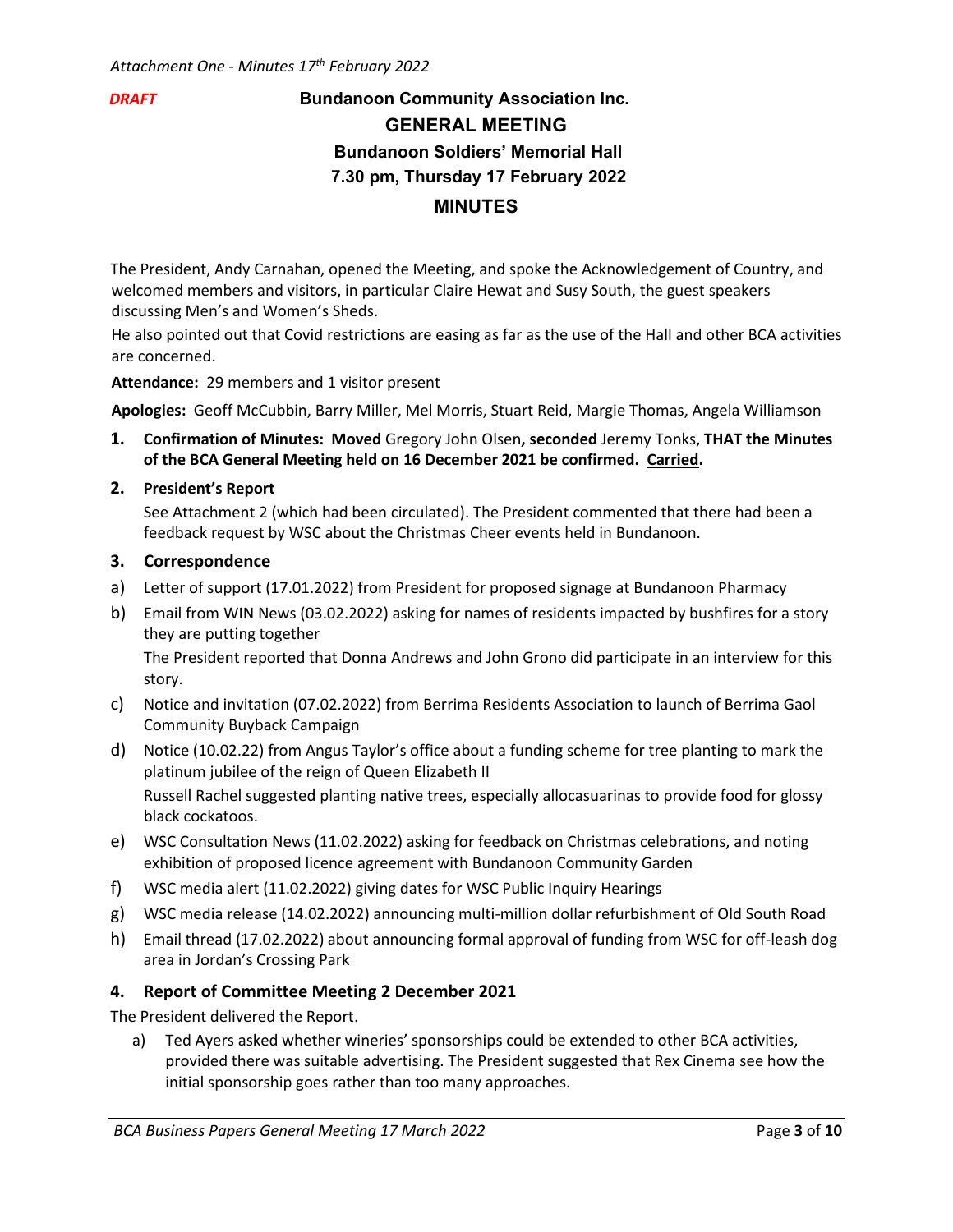### **5.Treasurer's Report**

The Treasurer spoke to his Report. He commented that there is a slight surplus for the month of January, and that the finances are being well managed. There was welcome news that the Garden Ramble Subcommittee had submitted a budget for this year's event, and if all goes well, it will contribute significantly to restoring the BCA's finances.

Rachel Russell suggested there be a call for suggestions for spending BCA funds; Christine Rowell-Miller commented that expenditure has to work through the various Subcommittees.

#### **6. General Business**

a) **Re-opening of Glow Worm Glen**. We understand that work is well advanced with new platform and stair hardware flown in by helicopter. Christine Rowell-Miller said that the amphitheatre at the Glen was in process of being rebuilt.

In view of the lengthy closure, the President suggested that the BCA could consider organising a re-opening party/event in conjunction with NP&WS. It was agreed that this be referred to the Committee.

- b) **Rex Cinema.** Stuart Reid announced that the movie "Pride" will be shown on 26 February. Doors open 7pm. An uplifting British film based on a true story, set in the 1980s (and with a fantastic soundtrack). A complimentary glass of Tertini wine will be enjoyed prior to the movie, as they are the first winery to sponsor a Rex Cinema screening.
- c) **Gift Cards and Bundanoon on Tap bottles.** The President announced that the "Shop" is now permanently online and can be accessed from within the BCA website under the heading "shop". These are year-round gifts: the cards are six beautiful wildlife images taken from the BCA calendar; there is a bonus with the sale of bottles, as with every new stainless-steel Bundanoon on Tap water bottle purchased, there will be a free retro Bundy on Tap Camelbak water bottle.
- d) **AED / CPR bystander exposure sessions.** BCA will be running more of these they will be advertised in the Newsletter. If any member would like to assist with the sessions, they are asked to please see Vice-President, Trevor Wright. The sessions are invaluable in helping to overcome bystander hesitation in the event of coming across a possible sudden cardiac arrest.

#### **7. Subcommittee Activities or Updates**

- a) Subcommittee Reports were submitted
- b) The President announced that Bundanoon Ukesters are planning a "pop-up" Ukulele Festival in the Hall on Saturday 19th March. There was a larger festival planned but it has been postponed to October, and this smaller one has been planned to still provide some ukulele happiness.

#### **8. Any Other Business**

- a) The President clarified that the flags flown at the Southern Villages War Memorial are based on advice from the Commonwealth Flag Officer, a part of the Department of the Prime Minister and Cabinet. These may be national days such as the recent Anniversary of the Apology to the Stolen Generations or a State Funeral such as recently for Eddie Jaku.
- b) Ann Rocca reported that the process for the reclassification of Burgess Street had moved into the final stages, and that WSC had indicated that the BCA could now submit a DA.
- c) The Vice President, Trevor Wright, announced that WSC had received the funding of \$150,000 for fencing the off-leash dog area in Jordan's Crossing Park, and will move to community consultation as the next step in the process. The funding allows also for some seating, water provision, and plantings.
- d) Rachel Russell reported on some of the items from the WSC meeting the previous evening, including the provision of \$280,000 for an integrated travel plan, the setting up by the Interim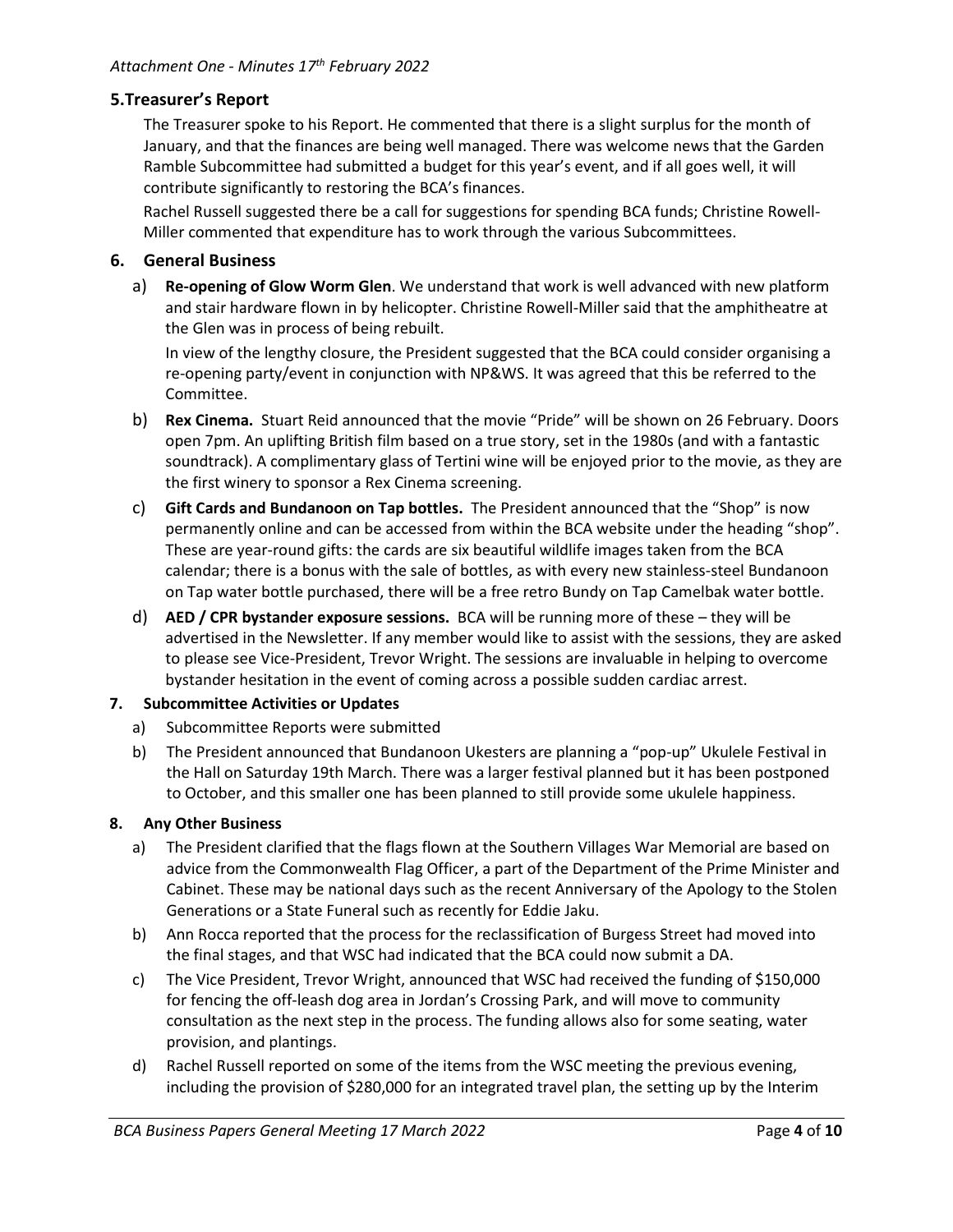#### *Attachment One - Minutes 17 th February 2022*

Administrator of a three-division administrative structure, and the attempt by Council to respond to communications in seven days.

e) Christine Rowell-Miller mentioned that residents were painting a line around some potholes to draw attention to them. The President cautioned people about the safety of this and instead recommended the smartphone app "Snap Send Solve" to report these to Council.

#### **Guest Speakers**

The President introduced the two Guest Speakers, Susy South and Claire Hewat. Claire addressed the Meeting on the success of her proposal for a Women's Shed in Robertson, which had attracted a NSW government grant of \$291,000. She explained how the women and men co-ordinated their use of the joint Shed. Susy is hoping for a similar arrangement in Bundanoon, and had already made tentative approaches to the Men's Shed here. The President suggested that the BCA will write a letter of support to the Bundanoon Men's Shed.

#### 9. Refreshments

The business of the Meeting ended at 8.25, and following the Guest Speakers' presentations refreshments were served (with thanks to Lyndell Giuliano for preparing them).

#### *Next meeting***:**

Annual General Meeting, Thursday 17th March 2022, at 7.30pm in the Bundanoon Soldiers' Memorial Hall, followed by March General Meeting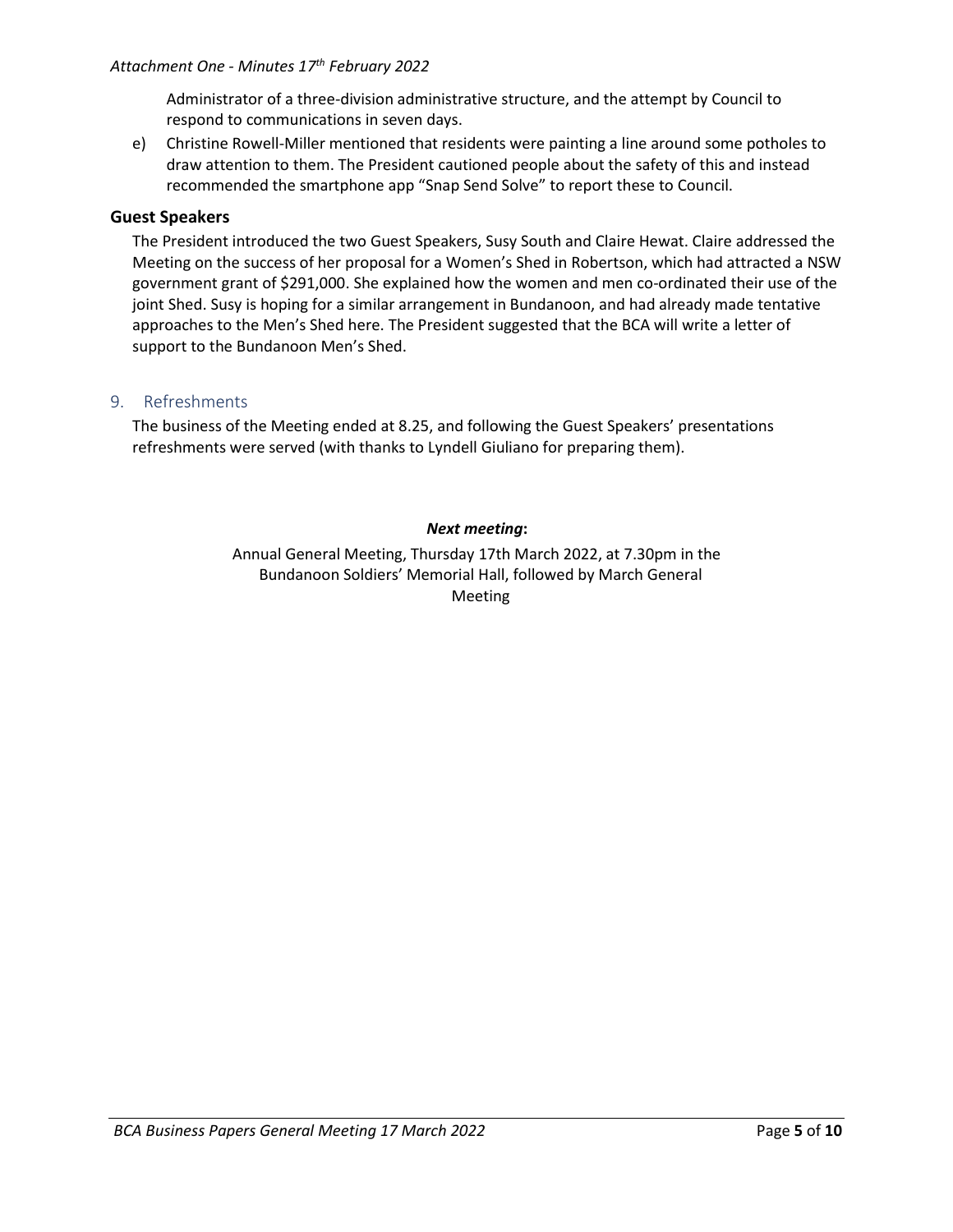### **PRESIDENT'S REPORT FOR MARCH GENERAL MEETING**

Much of the activities this month have been behind the scenes preparing for the Annual General Meeting. Thanks to Laterals, our auditors who efficiently produced our financial statement. Our accounting software, Xero, makes everyone's task simpler to manage and produce reports. From 2022 we are storing all invoices and receipts inside the software meaning no one has to go hunting for paper records.

The financial position of the Association remains strong however it is important members understand the position and commitments. We have almost \$130,000 in "cash" however almost \$70,000 of this is committed. There is an amount to find the Burgess Street storage facility, which on a rough estimate will cost close to \$55,000 – we have \$37,000 of this at present. \$31,000 which is the Winterfest grant.

So our position is closer to \$50,000 which is healthy and is available for activities of the Association, principally through the subcommittees and keeping a buffer to ensure liquidity.

I hope to arrange a meeting of all subcommittee convenors in the near future as Covid has prevented this for the past twelve months.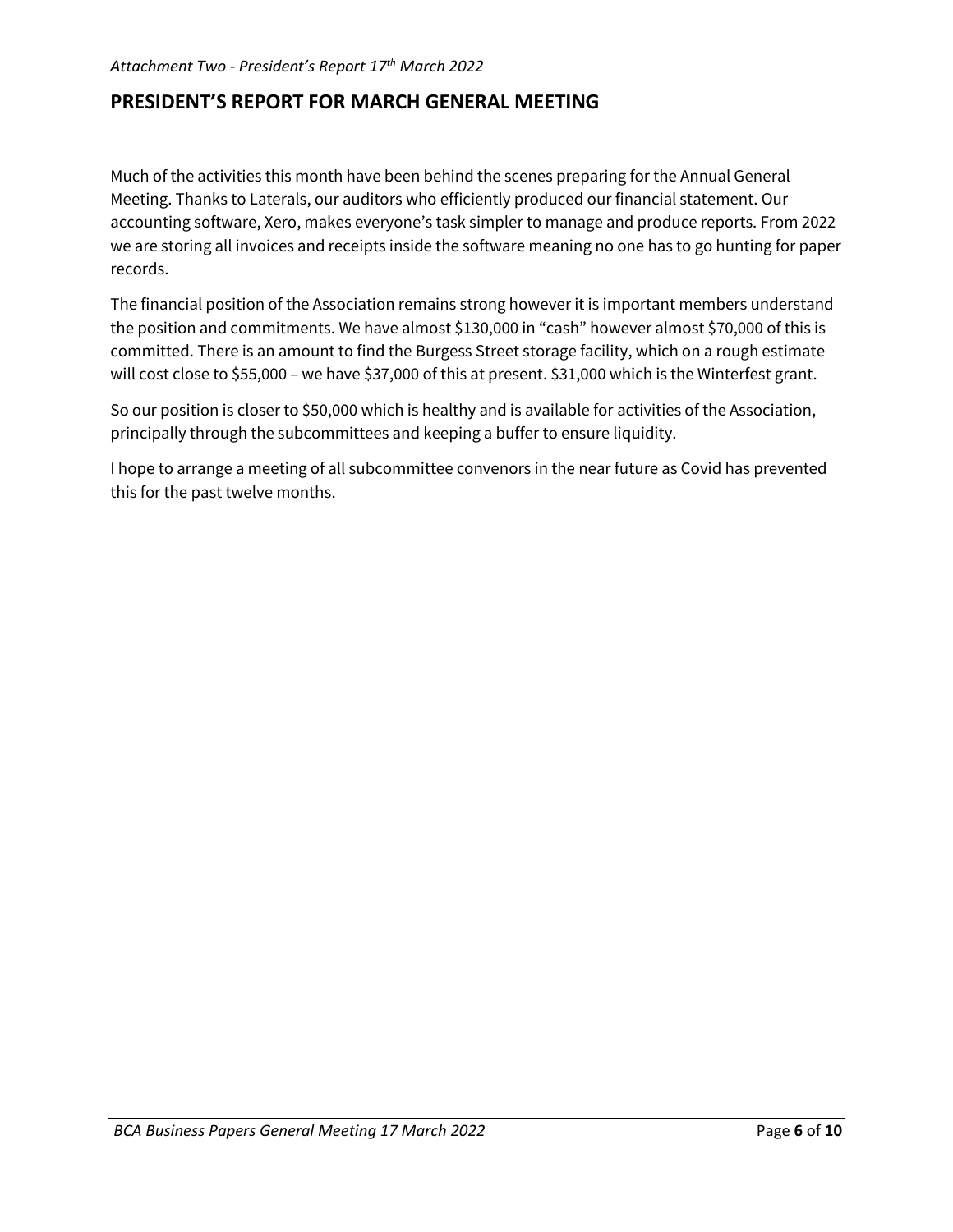### **CORRESPONDENCE**

This is a summary of correspondence received up to the Committee Meeting of 3 March 2022.

- 1. notice (17.02.22) from Angus Taylor's office about grants for planting trees to mark Queen's platinum anniversary [discussed already at February General Meeting]
- 2. letter (22.02.22) from President to WSC with feedback on review of 355 committees
- 3. email (22.02.22) from ARTC requesting copy of current public liability policy
- 4. email (22.02.22) with receipts and certificates from PIB relating to insurance
- 5. invitations (25.02.22) to Angus Taylor, Wendy Tuckerman, and Viv May to attend the AGM
- 6. notification (28.02.22) from WSC that Corrine Buxton has been appointed the Place Liaison Officer
- 7. notification (28.02.22) from WSC that there will be a Shire Wide "WSC Executive Listening Tour" with Bundanoon marked for Tuesday 15 March 5:30 to 6:30 pm.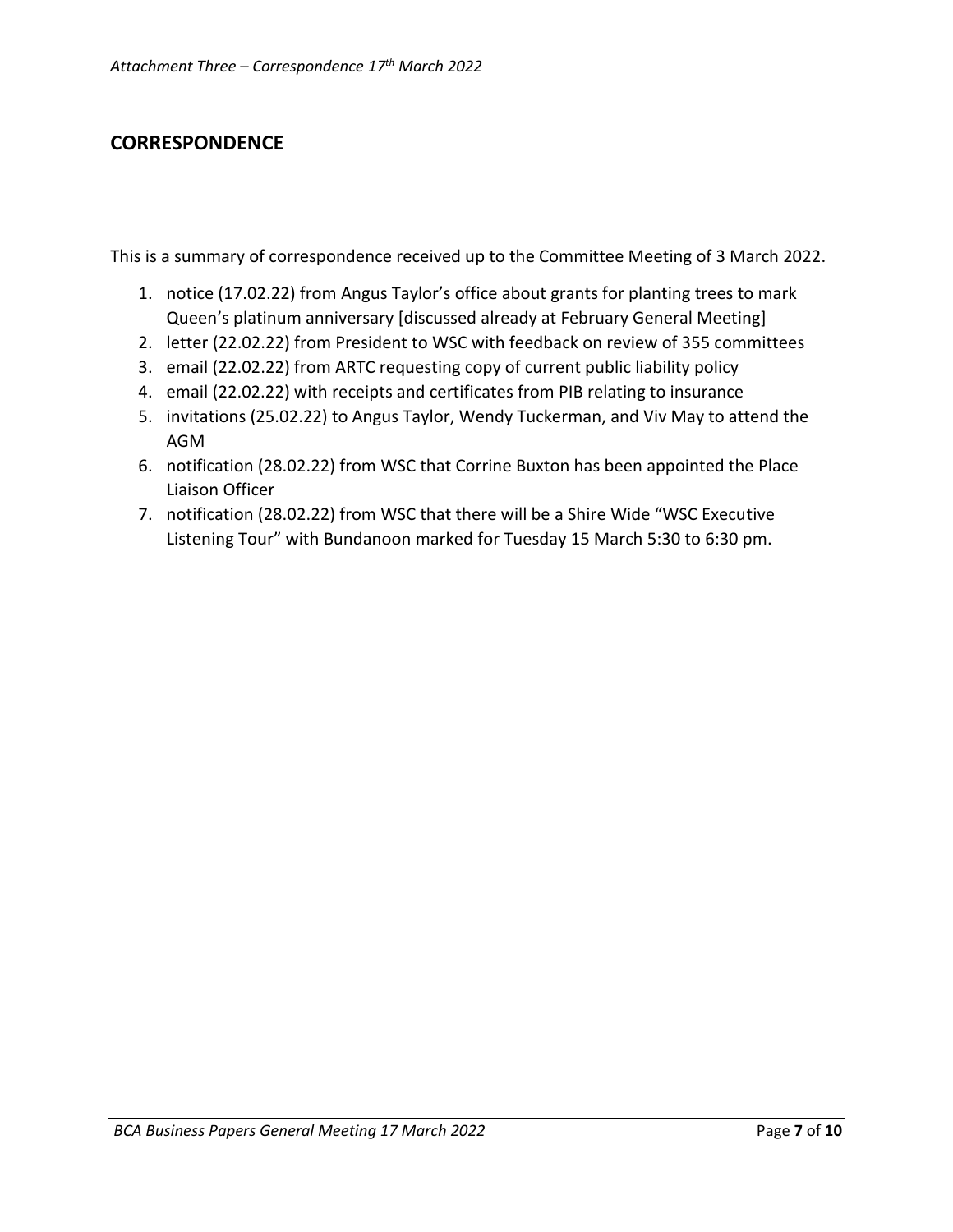### **COMMITTEE UPDATE – March 2022**

The Committee met on March 3 via Zoom. Below are items provided for information or comment that were discussed or decided that are not in the business for this general meeting. If you have any questions or would like clarification, please raise this at the end of general business.

**Jubilee Grant -** we have received from the Office of Angus Taylor an invitation to apply for grant funding to plant trees to celebrate the 70<sup>th</sup> anniversary of the Coronation of Queen Elizabeth. The suggestion for planting allocasurinas as a street planting on the southern approach to Bundanoon was not supported as they could cause Glossy Black Cockatoos to be injured on the road. A working group, headed by Bruce Marshall will seek suitable trees and locations.

**Footpaths** – we received a letter in return from Council indicating there would be no new footpaths in the 21/22 financial year but possibly in the coming years. They referred to a Shirewide Pedestrian and Mobility Plan (PAMP) from 2005. Disappointingly very little of the paths identified in the PAMP for Bundanoon have been made. We will continue to lobby for footpaths.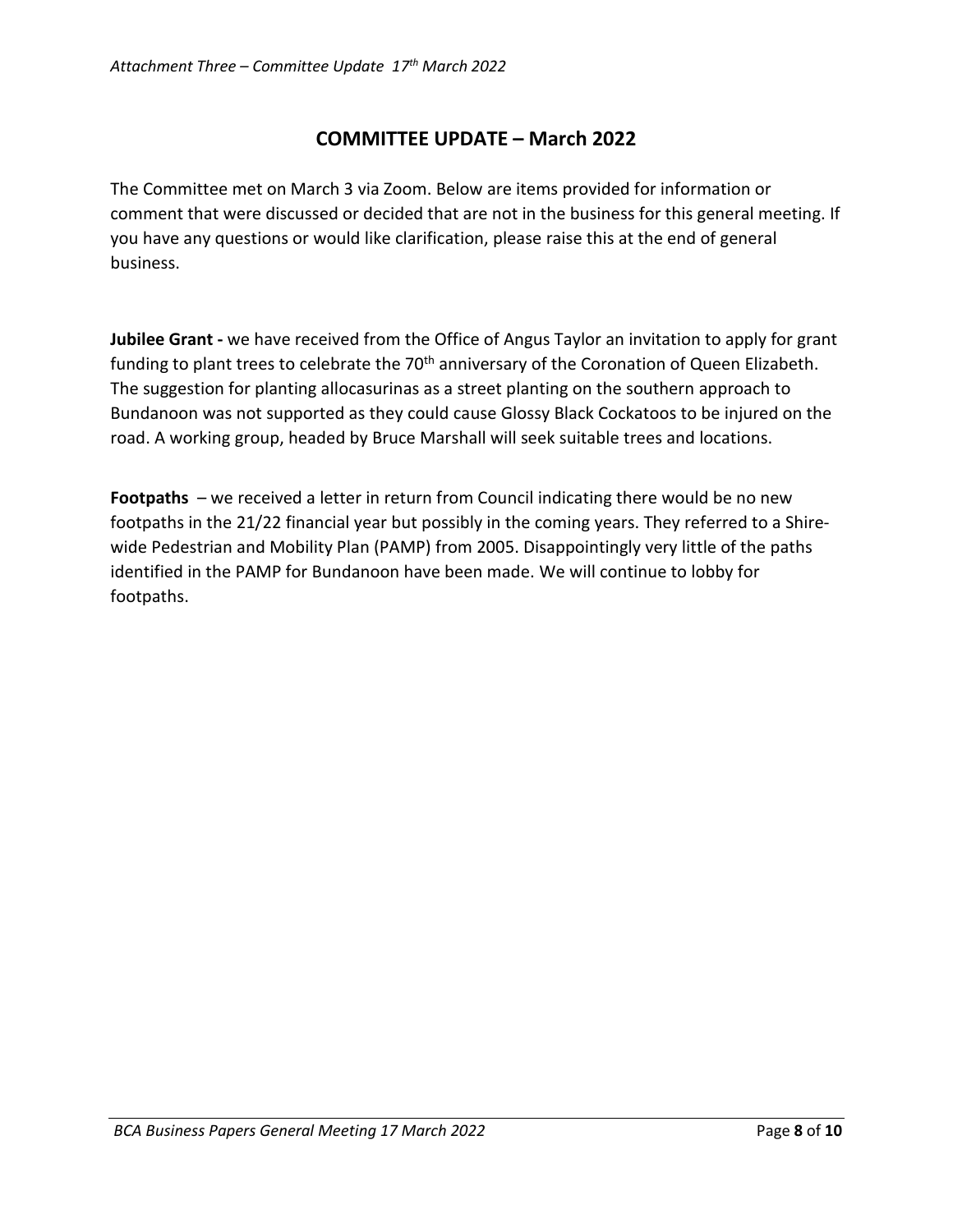# **Balance Sheet**

## **Bundanoon Community Association Incorporated** As at 28 February 2022

|                                                 | 28 FEB 2022 |
|-------------------------------------------------|-------------|
| <b>Assets</b>                                   |             |
| Bank                                            |             |
| <b>BDCU Account</b>                             | 8,692.59    |
| BDCU Burgess St Storage/Winterfest Term Deposit | 68,376.77   |
| <b>BDCU Online Saver</b>                        | 50,201.44   |
| <b>BDCU VISA Debit Card</b>                     | 1,181.08    |
| <b>Total Bank</b>                               | 128,451.88  |
| <b>Current Assets</b>                           |             |
| <b>Accounts Receivable</b>                      | 780.99      |
| <b>Cash Floats</b>                              | 650.00      |
| Petty Cash Floats                               | 200.00      |
| <b>Total Current Assets</b>                     | 1,630.99    |
| <b>Fixed Assets</b>                             |             |
| Accum. Depreciation: Computers                  | (5,436.00)  |
| Accum. Depreciation: Equipment                  | (30,791.00) |
| Accum. Depreciation: Furniture                  | (24,748.00) |
| <b>Computers at Cost</b>                        | 7,925.25    |
| <b>Equipment at Cost</b>                        | 69,109.55   |
| <b>Furniture at Cost</b>                        | 55,540.55   |
| <b>Inventories</b>                              | 2,871.40    |
| <b>Total Fixed Assets</b>                       | 74,471.75   |
| <b>Total Assets</b>                             | 204,554.62  |
| <b>Liabilities</b>                              |             |
| <b>Current Liabilities</b>                      |             |
| Accruals                                        | 2,457.70    |
| GST                                             | (648.13)    |
| <b>Hall Bonds Held</b>                          | 800.00      |
| <b>Total Current Liabilities</b>                | 2,609.57    |
| <b>Total Liabilities</b>                        | 2,609.57    |
| <b>Net Assets</b>                               | 201,945.05  |
| <b>Equity</b>                                   |             |
| <b>Current Year Earnings</b>                    | (5,291.99)  |
| Prior Year's Surplus/Deficit                    | 207,237.04  |
| <b>Total Equity</b>                             | 201,945.05  |